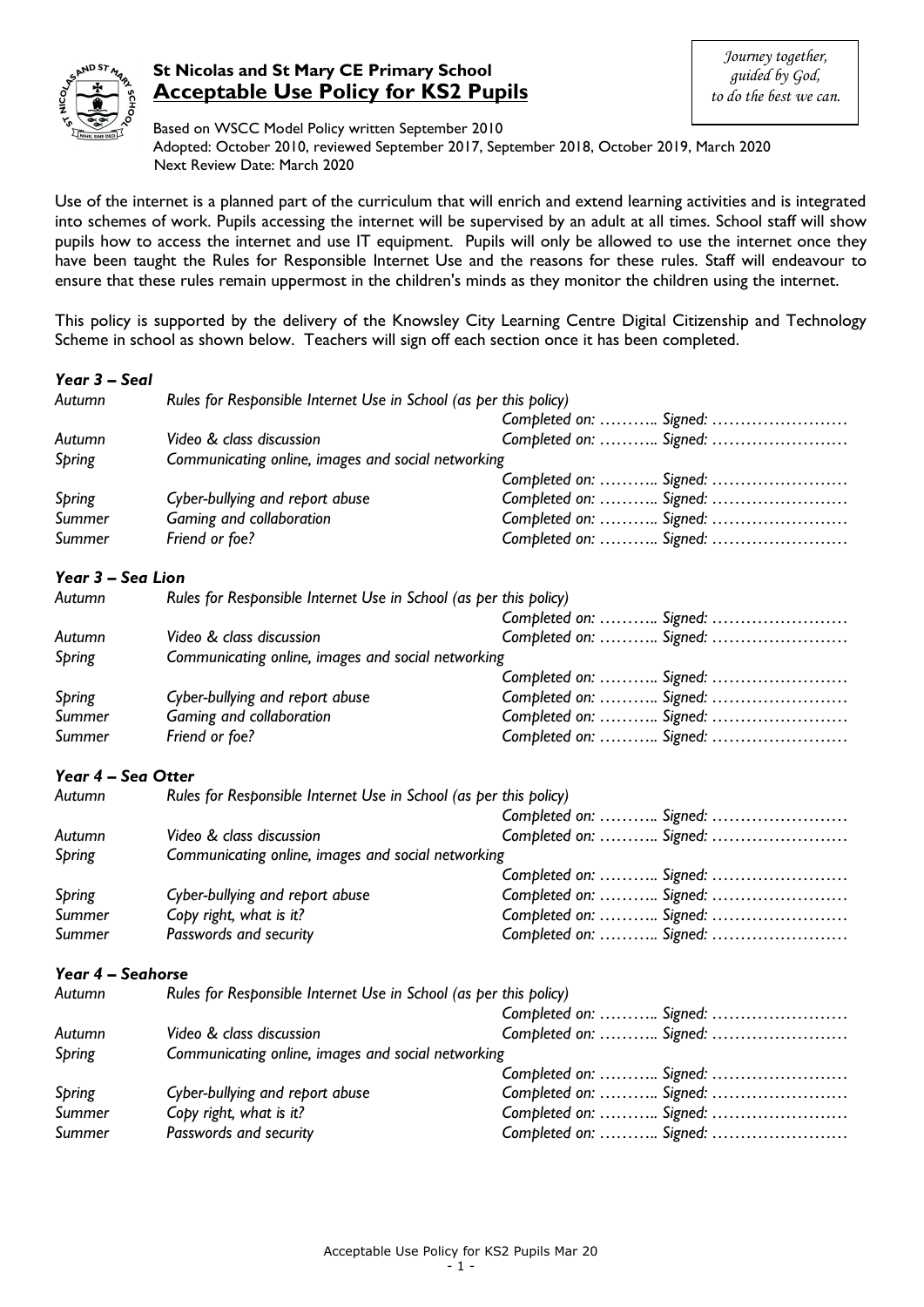| Year 5 - Terrapin |                                                                   |                        |  |
|-------------------|-------------------------------------------------------------------|------------------------|--|
| Autumn            | Rules for Responsible Internet Use in School (as per this policy) |                        |  |
|                   |                                                                   | Completed on:  Signed: |  |
| Autumn            | Video & class discussion                                          | Completed on:  Signed: |  |
| Autumn            | Communicating online, images and social networking                |                        |  |
|                   |                                                                   | Completed on:  Signed: |  |
| Spring            | Cyber-bullying and report abuse                                   | Completed on:  Signed: |  |
| Spring            | Friend or foe?                                                    | Completed on:  Signed: |  |
| Summer            | Copy right, what is it?                                           | Completed on:  Signed: |  |
| Summer            | Gaming and collaboration                                          | Completed on:  Signed: |  |
| Year 5 - Turtle   |                                                                   |                        |  |
| Autumn            | Rules for Responsible Internet Use in School (as per this policy) |                        |  |
|                   |                                                                   | Completed on:  Signed: |  |
| Autumn            | Video & class discussion                                          | Completed on:  Signed: |  |
| Autumn            | Communicating online, images and social networking                |                        |  |
|                   |                                                                   | Completed on:  Signed: |  |
| <b>Spring</b>     | Cyber-bullying and report abuse                                   | Completed on:  Signed: |  |
| <b>Spring</b>     | Friend or foe?                                                    | Completed on:  Signed: |  |
| Summer            | Copy right, what is it?                                           | Completed on:  Signed: |  |
| Summer            | Gaming and collaboration                                          | Completed on:  Signed: |  |
| Year 6 - Oyster   |                                                                   |                        |  |
| Autumn            | Rules for Responsible Internet Use in School (as per this policy) |                        |  |
|                   |                                                                   | Completed on:  Signed: |  |
| Autumn            | Video & class discussion                                          | Completed on:  Signed: |  |
| Spring            | Communicating online, images and social networking                |                        |  |
|                   |                                                                   | Completed on:  Signed: |  |
| <b>Spring</b>     | Cyber-bullying and report abuse                                   | Completed on:  Signed: |  |
| Summer            | Copy right, what is it?                                           | Completed on:  Signed: |  |
| Summer            | Gaming and collaboration                                          | Completed on:  Signed: |  |
| Year 6 - Coral    |                                                                   |                        |  |
| Autumn            | Rules for Responsible Internet Use in School (as per this policy) |                        |  |
|                   |                                                                   | Completed on:  Signed: |  |
| Autumn            | Video & class discussion                                          | Completed on:  Signed: |  |
| Spring            | Communicating online, images and social networking                |                        |  |
|                   |                                                                   | Completed on:  Signed: |  |
| Spring            | Cyber-bullying and report abuse                                   | Completed on:  Signed: |  |
| Summer            | Copy right, what is it?                                           | Completed on:  Signed: |  |
| Summer            | Gaming and collaboration                                          | Completed on:  Signed: |  |

Teachers present the following school rules about using the internet and IT equipment to the class so that all pupils know:

- to follow the school rules when using the school IT equipment, including PCs, laptops, tablets, eReaders, phones, and use the network in a sensible way and follow all the rules explained by the teacher.
- to report anyone not using the IT equipment sensibly to the teacher.
- to tell the teacher or another member of staff if they see any websites that that make them feel unhappy or uncomfortable.
- if they do not follow the rules, they might not be allowed to use the IT equipment or may only be allowed to use the IT equipment if they are closely watched.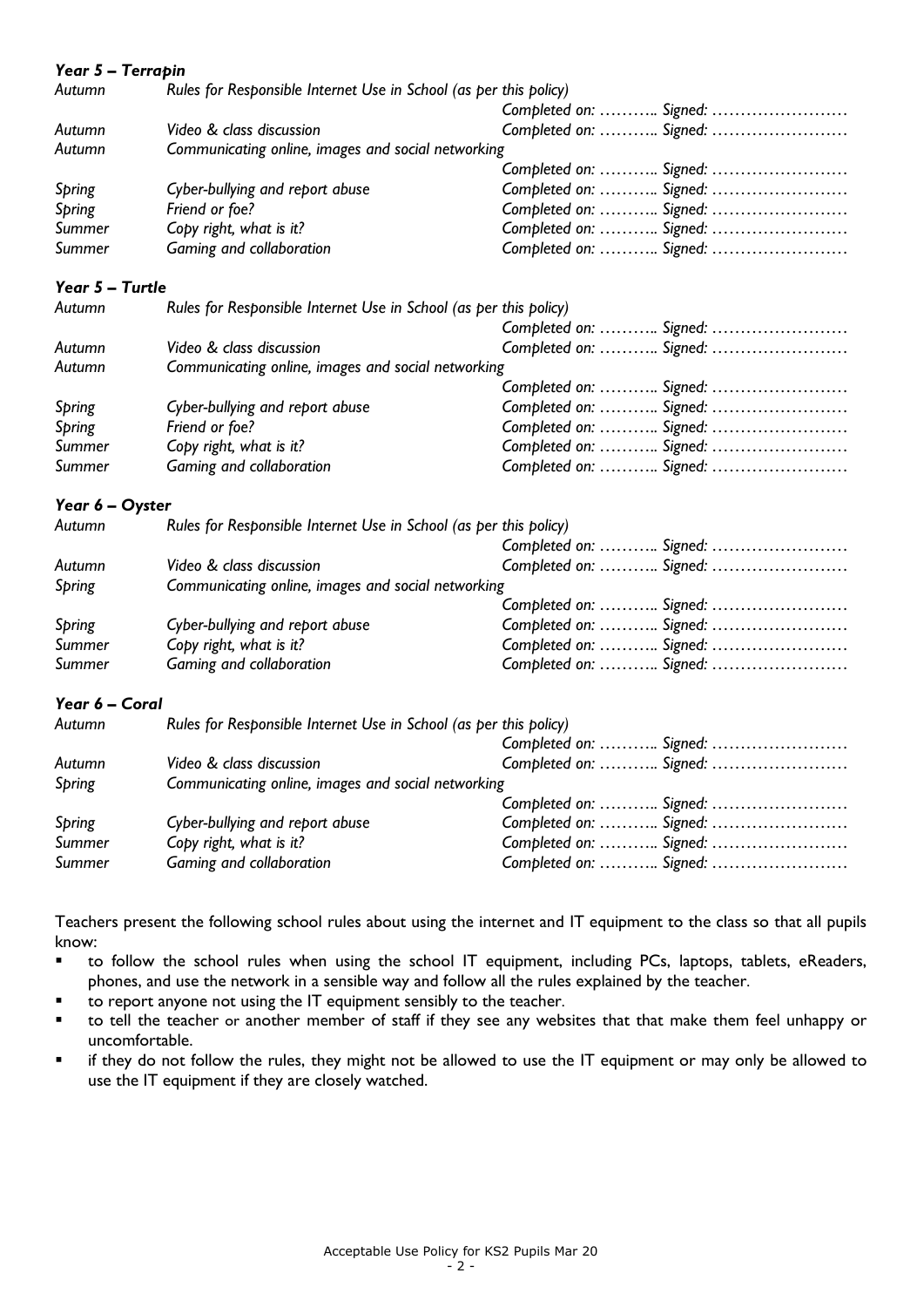| <b>Rules for Responsible Internet Use in School</b> |                                                                                                                                                                                                                                                     |  |
|-----------------------------------------------------|-----------------------------------------------------------------------------------------------------------------------------------------------------------------------------------------------------------------------------------------------------|--|
| $\mathbf{I}$                                        | I must not share my name, date of birth, where I live, where I go to school or my telephone number online.                                                                                                                                          |  |
| $\overline{2}$                                      | I must not share anyone else's personal information online. If I am worried about something that I have shared or<br>has been shared about me I will tell an adult that I trust.                                                                    |  |
| 3                                                   | I must be kind and nice when I write anything online so that I don't upset anyone. I must only use polite language.                                                                                                                                 |  |
| $\overline{\mathbf{4}}$                             | I will tell a member of staff straight away if I am sent any messages or see any websites that make me feel<br>uncomfortable, worried, scared or upset.                                                                                             |  |
| 5                                                   | I will not deliberately search for upsetting or scary websites or images online.                                                                                                                                                                    |  |
| 6                                                   | If I accidentally find something that I think I should not be able to see, I must tell my teacher straight away and not<br>show it to other pupils.                                                                                                 |  |
| $\overline{7}$                                      | I will remember that I can't always believe everything that I see online and that even photos can be fake! A member<br>of staff will suggest websites that I can trust                                                                              |  |
| 8                                                   | I know that my school e-mail is not private.                                                                                                                                                                                                        |  |
| 9                                                   | I know that a member of school staff will regularly check what I have done in school.                                                                                                                                                               |  |
| 10                                                  | I know that if my teacher thinks I may have been breaking the rules they will check what I have been doing.                                                                                                                                         |  |
| $\mathbf{H}$                                        | I must not tell my username and passwords to anyone else but my parents and teachers. I must never write them<br>down or tell any of my friends. If I think someone has found out my password I will ask a member of staff to help me<br>change it. |  |
| 12                                                  | I must never use other people's usernames and passwords or IT equipment left logged in by them.                                                                                                                                                     |  |
| 13                                                  | I must log off after I have finished with the IT equipment.                                                                                                                                                                                         |  |
| 4                                                   | I must not use the IT equipment in any way that stops other people using it and make sure I share the equipment<br>sensibly.                                                                                                                        |  |
| 15                                                  | I will not try to damage any IT equipment or the work of another person created on IT equipment.                                                                                                                                                    |  |
| 16                                                  | I will not download any applications to the school's computers from the Internet or bring any applications in on<br>portable media from home for use in school.                                                                                     |  |

## **UNACCEPTABLE USE**

Examples of unacceptable use include, but are not limited to:

- Using IT equipment with another person's username and password.
- **EXECT** Creating or sending messages online that might upset other people.
- **Looking at, or changing work that belongs to other people.**
- Wasting time or resources on school IT equipment.